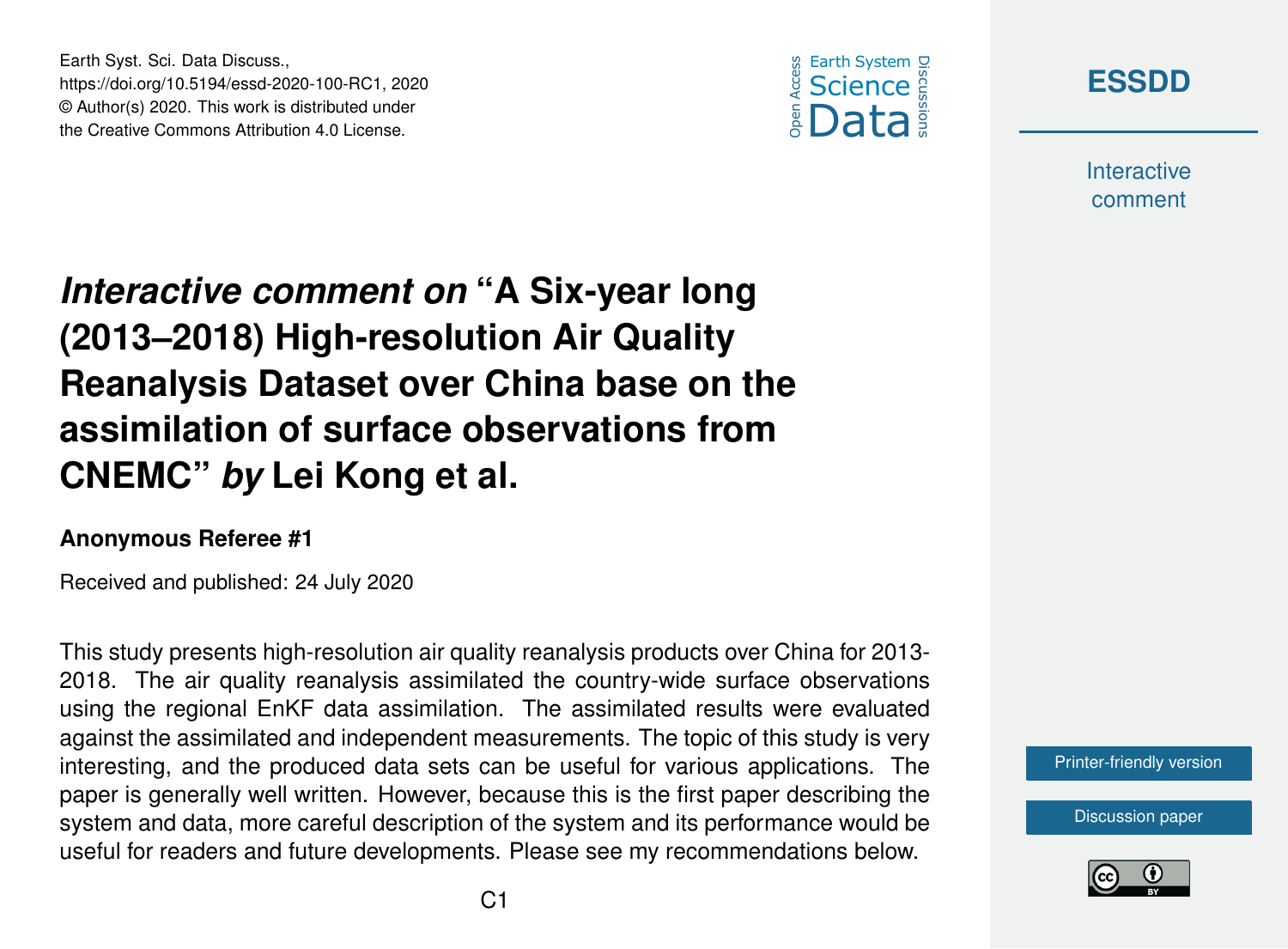1. The representativeness error estimation is not clear. How did you estimate L\_repr for each station and Epsilonˆabs for each species? Urban and rural observations could be (or should be) used in a different way, but this is not mentioned. Were any temporal averages applied to the observations? Temporal variability information could be used a part of representativeness errors. Further explanation is needed.

2. The assimilated results are compared with the independent observations for PM but with the assimilated observations only for other species (they only demonstrate self-consistency. CAMS is not observation). This provides limited information on the performance of the developed system. The Chi-square diagnostic can be used to see whether the Kalman filtering worked properly. OmF & OmA statistics can also be demonstrated. Given limited validation data, more efforts are required to demonstrate the performance.

3. Inter-species correlation was totally neglected in background error covariance. This setting is extremely conservative and does not fully utilize the advantages of EnKF data assimilation that produces comprehensive background error patterns. I'm wondering if the authors have tried to implement inter-species correlations. Further discussion is needed (e.g., why it is so conservative, what is the disadvantage of the current setting).

4. Please clarify whether there are any variations in inflation factor and how it was optimized for different species. In most regional ensemble data assimilation systems, fixed lateral boundary condition tends to limit the effectiveness of data assimilation near their boundaries (and also inside when horizontal advection is strong) because of reduced spreads. Did you find any problem with it?

5. Using automatic outlier detection method, how much observations were rejected? What was the impact in data assimilation?

6. Because of the fine-scale variability and large degree of freedoms, the high-region data assimilation would require larger ensembles. I'm wondering if 50 members are sufficient. Further discussion is needed to demonstrate whether the background error **Interactive** comment

[Printer-friendly version](https://essd.copernicus.org/preprints/essd-2020-100/essd-2020-100-RC1-print.pdf)

[Discussion paper](https://essd.copernicus.org/preprints/essd-2020-100)